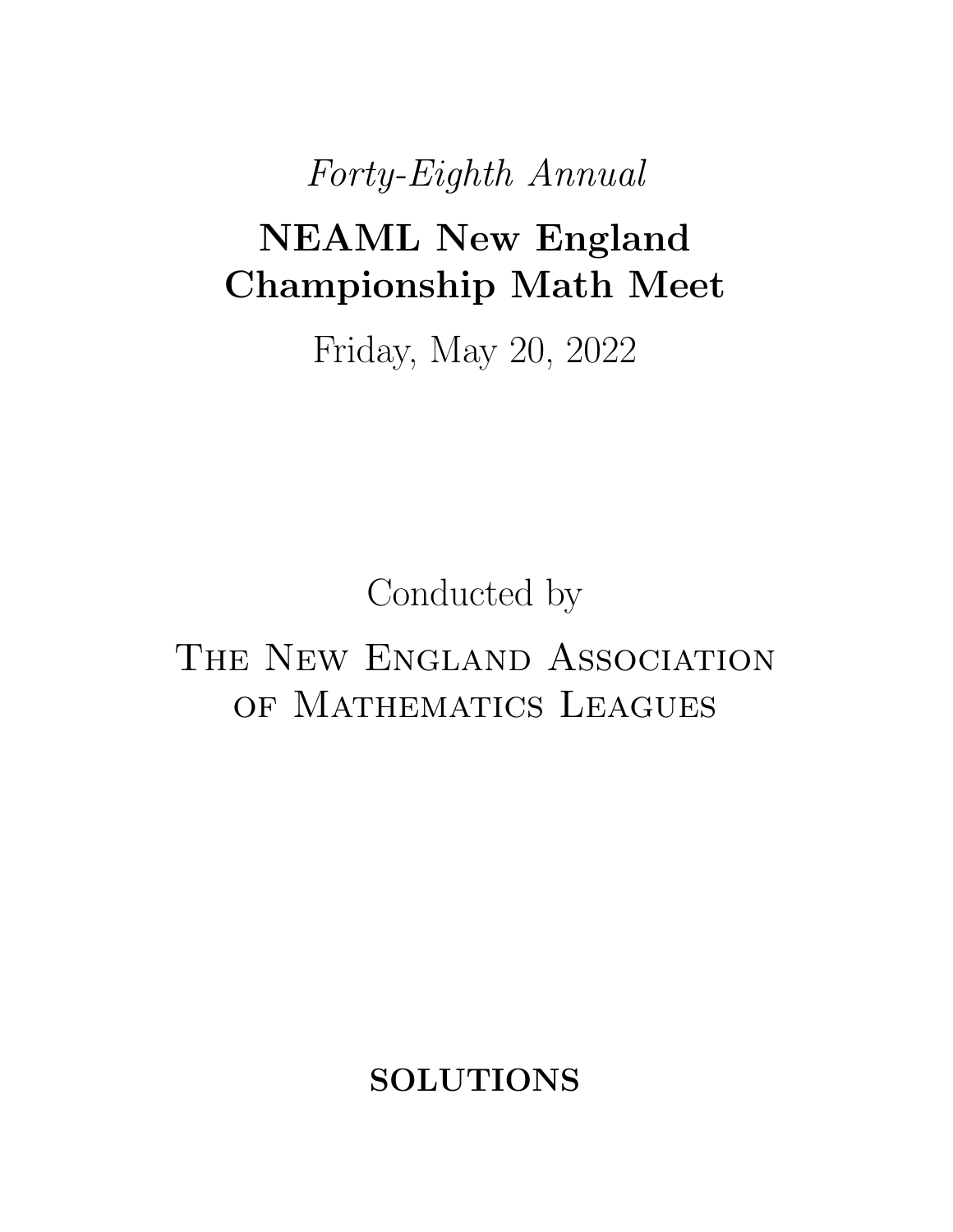## NEW ENGLAND ASSOCIATION OF MATHEMATICS LEAGUES FORTY-EIGHTH NEW ENGLAND PLAYOFFS

Friday, May 20, 2022

## SOLUTIONS

Round 1 — Arithmetic and Number Theory

1. Write as a reduced proper fraction:



#### Answer:  $\frac{473}{320}$

Solution: (This question is NEAML 1973, R1Q3.) Starting with the top of the fraction, we have  $1 + \frac{1}{2} = \frac{3}{2}$ ;  $1 + \frac{3/2}{3} = \frac{3}{2}$ ;  $1 + \frac{3/2}{4} = \frac{11}{8}$ ;  $1 + \frac{11/8}{5} = \frac{51}{40}$ .

Continuing with the bottom of the fraction, we have  $1 + \frac{2}{1} = 3$ ;  $1 + \frac{3}{3} = 2$ ;  $1 + \frac{4}{2} = 3$ ;  $1 + \frac{5}{3} = \frac{8}{3}$ . Putting these together, our fraction is  $1 + \frac{51}{40} \div \frac{8}{3} = 1 + \frac{51}{40} \cdot \frac{3}{8} = 1 + \frac{153}{320} = \frac{473}{320}$ .

2. In Slovinkia,  $90\%$  of the people drink tea,  $80\%$  drink coffee,  $70\%$  drink orange juice, and  $60\%$  drink grape juice. No one in Slovinkia drinks all four of these beverages. What percent of the people in Slovinkia drink at least one of the two juices?

Answer:  $100\%$ 

Solution: (This question is NEAML 1980, R1Q3.) For convenience, assume there are 100 people in Slovinkia. Let  $A = \{$ people who drink tea $\}$ ,  $B = \{$ people who drink coffee $\}$ ,  $C = \{$ people who drink orange juice},  $D = \{$ people who drink grape juice}. We are given  $|A \cap B \cap C \cap D| = 0$ , so every person *does not drink* at least one thing. Hence  $|A^C| + |B^C| + |C^C| + |D^C| \ge 100$ , because each person is contained in at least one, possibly more, of the four complements.

But we are given that  $|A^C| = 10$ ,  $|B^C| = 20$ ,  $|C^C| = 30$ , and  $|D^C| = 40$ , so  $|A^C| + |B^C| + |C^C| + |D^C| =$ 100 exactly. Therefore no person is in more than one of the four complements, but every person is in at least one, so each person is in exactly one of the four complements. This means every person drinks exactly three of the drinks, and does not drink exactly one other. So if someone does not drink grape juice, they must drink orange juice, and vice-versa. Therefore  $100\%$  of the population drinks at least one juice.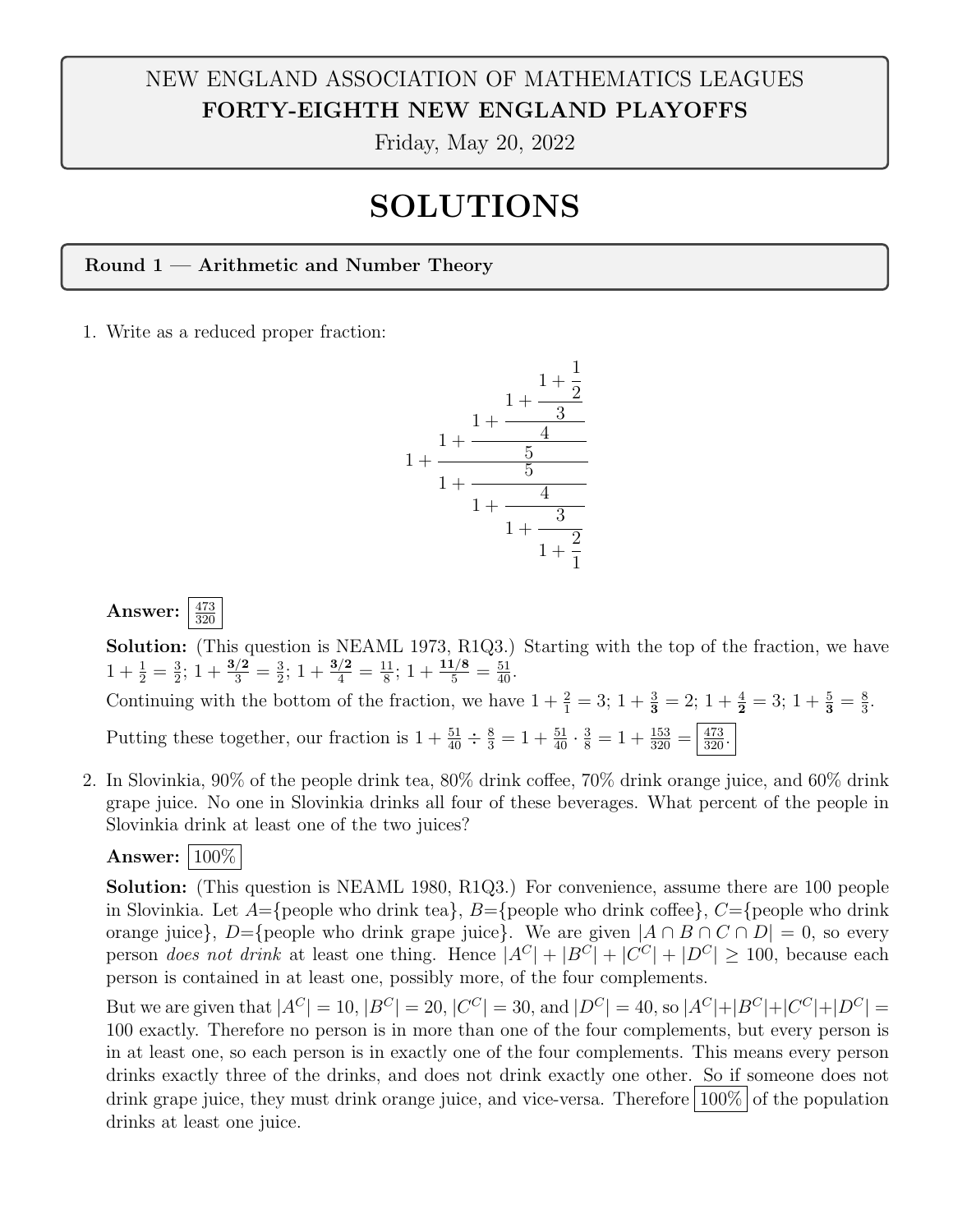3. A girl has a number of books to pack into parcels. If she packs 2, 3, 4, 5, or 6 books per parcel, there is always one book left unpacked. If she packs 7 books per parcel, none are left over. What is the minimum number of books she has to pack?

#### Answer:  $|301|$

Solution: (This question is NEAML 1974, T1.) The number of books the girl has to pack is one more than a multiple of 2, 3, 4, 5, and 6; therefore, one more than a common multiple of these five numbers. The least common multiple of these numbers is  $2^2 \cdot 3 \cdot 5 = 60$ . So the girl has a number of books which is in the set *{*1*,* 61*,* 121*,* 181*,* 241*,* 301*,* 361*,...}*. We need to to find the smallest number in this set which is a multiple of 7.

A little-known divisibility rule for 7 says that an integer is divisible by 7 iff you can slice off the last digit, double it, subtract it from the remaining number, and get another multiple of 7. For example, 315 is a multiple of 7 because when you slice off the 5, double it, and subtract from what's left, you get  $31 - 2 \cdot 5 = 21$ , and 21 is a multiple of 7.

Applying this rule to successive terms in the set above, we get  $\{-2, 4, 10, 16, 22, 28, 34, \cdots\}$ . The first multiple of 7 in this sequence is 28, which came from 301.

So the minimum number of books the girl has to pack is  $|301|$ .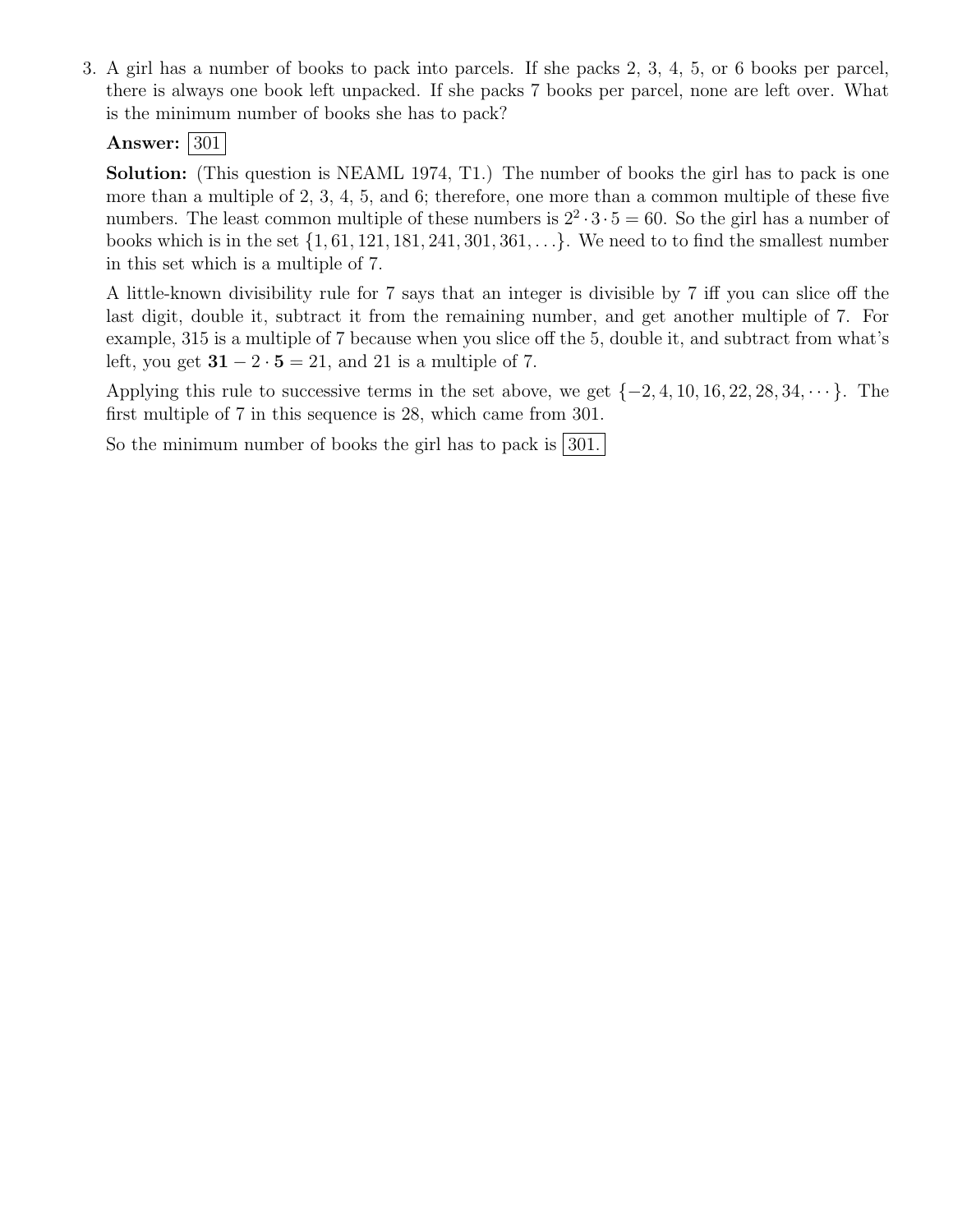#### Round 2 — Algebra I

1. A picture of a Vermont covered bridge was 3 inches longer than it was wide. It was mounted on white poster paper, leaving a 2-inch wide border on all sides of the picture. If the area of the sheet of white poster paper is 76 square inches greater than the area of the picture, find the length of the picture in inches.

Answer: 9 *or* 9 inches

Solution: (This question is NEAML 1973, R2Q3.) Let the width of the picture be *x*. Then the area of the picture is  $(x)(x+3)$  while the area of the poster paper is  $(x+4)(x+7)$ .

$$
(x+4)(x+7) - (x)(x+3) = 76
$$

$$
(x2 + 11x + 28) - (x2 + 3x) = 76
$$

$$
8x + 28 = 76
$$

$$
8x = 48
$$

$$
x = 6
$$

Therefore, the length of the original picture is  $6 + 3 = 9$  inches.

2. Find all ordered pairs of real numbers  $(x, y)$ , with  $x \geq y$ , such that

$$
2x^2 + 2y^2 + x + y = 6
$$

and

$$
4xy + x + y = -2.
$$

**Answer:**  $(0, -2)$  and  $(3/2, -1/2)$  (either order)

Solution: (This question is NEAML 1977, R2Q3.) From the second equation we have that

$$
x + y = -4xy - 2.
$$

Plug this into the first equation to get

$$
2x2 + 2y2 - 4xy - 2 = 6
$$

$$
2x2 + 2y2 - 4xy = 8
$$

$$
x2 + y2 - 2xy = 4
$$

$$
(x - y)2 = 22
$$

So  $x - y = \pm 2$ . But  $x \geq y$ , so  $x - y = 2$ . Plug  $y = x - 2$  into the second equation:

$$
4x(x - 2) + x + (x - 2) = -2
$$

$$
4x2 - 8x + 2x - 2 = -2
$$

$$
4x2 - 6x = 0
$$

$$
2x(2x - 3) = 0
$$

So either  $x = 0$  or  $x = 3/2$ ; and because  $y = x - 2$ , we have that  $y = -2$  or  $y = -1/2$ , respectively. Thus our ordered pairs are  $(0, -2)$  and  $(3/2, -1/2)$ .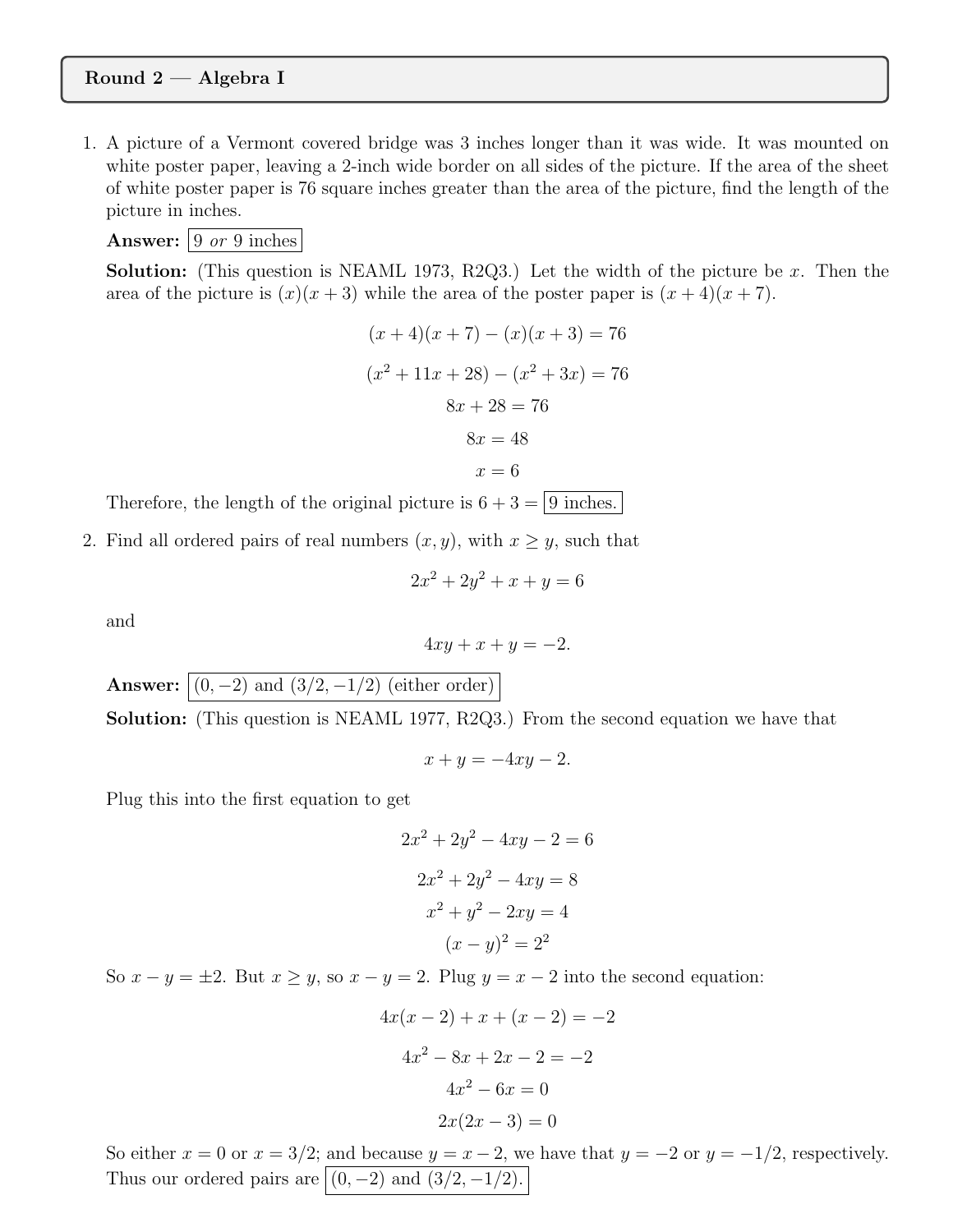3. If each of four numbers is added to the average of the other three, the respective sums are 27, 29, 33, and 37. Find the largest of the four numbers.

Answer:  $\boxed{24}$ 

Solution: (This question is NEAML 1979, R2Q3.) Call the four numbers *a*, *b*, *c*, and *d*. We are thus told that *b* + *c* + *d*

$$
\frac{b+c+d}{3} + a = 27
$$

$$
\frac{a+c+d}{3} + b = 29
$$

$$
\frac{a+b+d}{3} + c = 33
$$

$$
\frac{a+b+c}{3} + d = 37.
$$

Adding these four symmetric equations, we get

$$
\frac{3a + 3b + 3c + 3d}{3} + (a + b + c + d) = 126
$$

$$
a + b + c + d = 63.
$$

Tripling the fourth equation, we get

$$
a + b + c + 3d = 111.
$$

(the largest right hand side we can get), and subtracting the previous equation we get

$$
2d = 111 - 63 = 48.
$$

So  $d = 24$ . (Using similar steps we can deduce that  $a = 9$ ,  $b = 12$ , and  $c = 18$ .)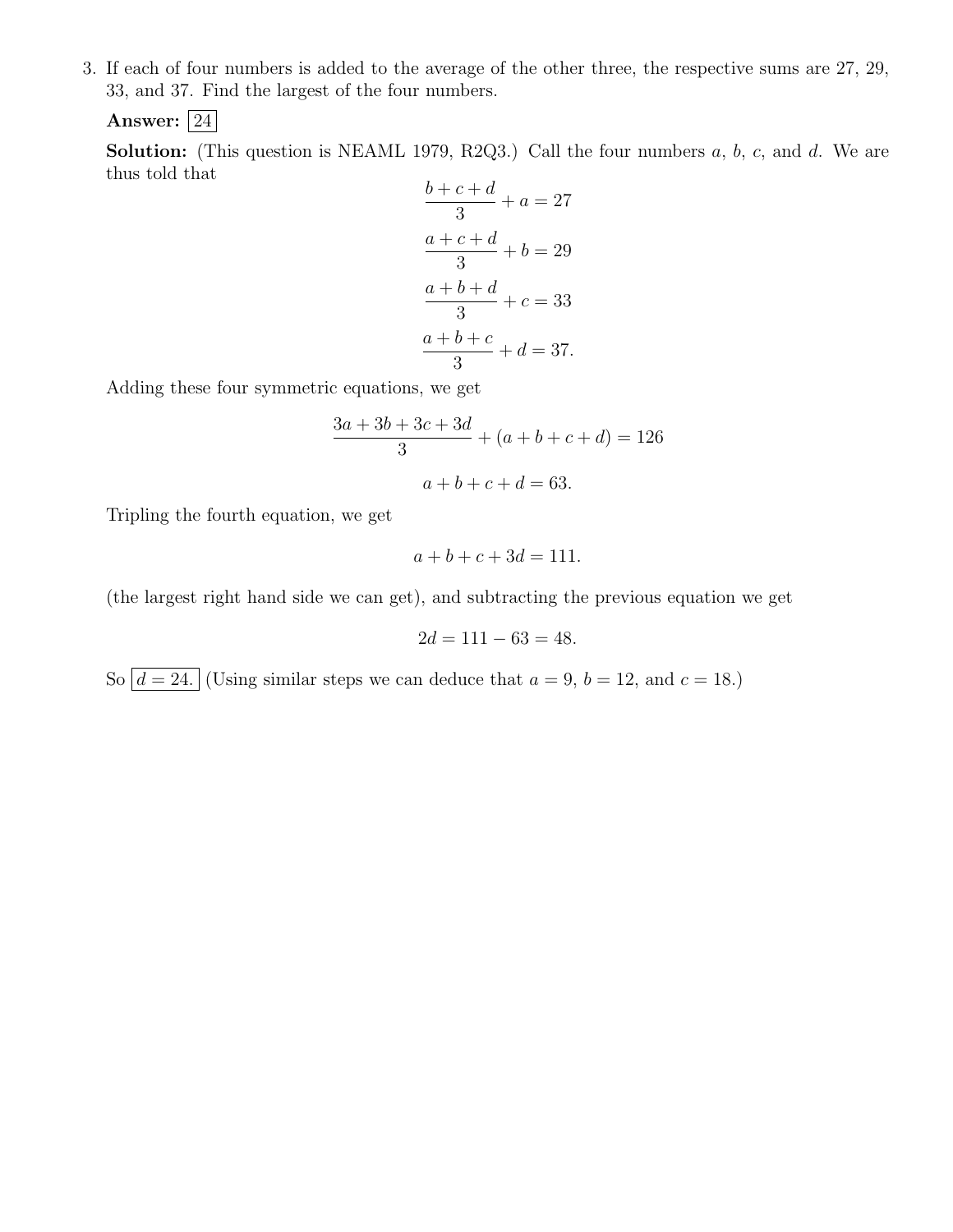#### Round 3 — Geometry

1. The lengths of the medians of a triangle are 30, 30, and 48. Find the length of the shortest side of this triangle.

Answer:  $|24|$ 

Solution: (This question is NEAML 1979, R3Q1.) Drawing a diagram:



Recall that the medians of a triangle intersect in a point which divides each in a 2 : 1 ratio, the larger piece near the vertex and the smaller near the midpoint of the opposite side.

The equal medians  $\overline{AP}$  and  $\overline{BQ}$  tell us the triangle is isosceles ( $\triangle QOA \cong \triangle POB$  by SAS, so  $QA = PB$ , so  $CA = CB$ ), so the median  $\overline{CR}$  of length 48 is also an altitude, perpendicular to the base of the isosceles triangle. This means we have an  $x$ –16–20 *right* triangle, where x is half the length of the base. So  $x = 12$  and the base is  $\boxed{24}$ . (The Pythagorean Theorem tells us that the legs each have length  $\sqrt{12^2 + 48^2} = 12\sqrt{1^2 + 4^2} = 12\sqrt{17}$ .)

2. If triangle *ABC* circumscribes a circle and the points of tangency are joined to form triangle *P QR* as shown, what is the measure of  $\angle QPR$  if the measure of  $\angle A$  is *x* degrees? Give your answer in terms of *x*.

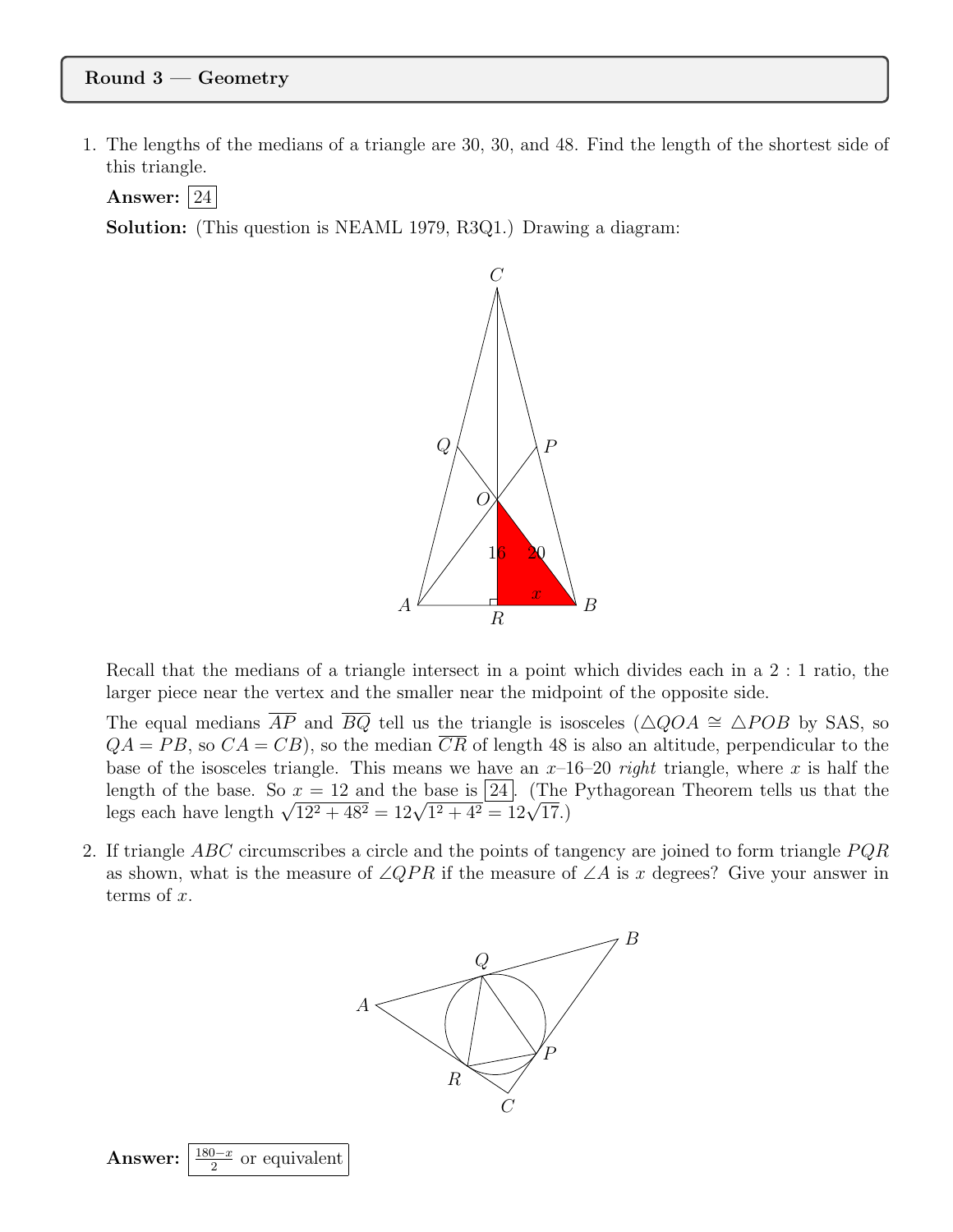Solution: (This question is NEAML 1973, R3Q2.) By a standard circle theorem,

$$
m\angle A = \frac{1}{2} \left( m\widehat{QPR} - m\widehat{QR} \right),
$$

but these two arcs sum to  $360^{\circ}$ , so

$$
m\angle A = \frac{1}{2} \left( \left( 360^\circ - m\widehat{QR} \right) - m\widehat{QR} \right)
$$

$$
m\angle A = 180^\circ - m\widehat{QR},
$$

which is to say,  $m\angle A$  and  $m\widehat{QR}$  sum to 180°. (That circle theorem might be in your repertoire.) Since  $m\angle A = x$ ,  $m\widehat{QR} = 180 - x$ .

By the inscribed angle theorem,  $m\angle QPR = \frac{1}{2}mQR$ , which equals  $\frac{180-x}{2}$ .

3. To cut the stiffest possible rectangular beam of cross-section *GMHL* from a cylidrical log, a sawyer divides the diameter  $\overline{GH}$  at *J*, *O*, and *K* so that  $GJ = JO = OK = KH$ . He then constructs  $\overline{JL}$ and  $\overline{KM}$  perpendicular to  $\overline{GH}$ . He then draws  $\overline{GM}$ ,  $\overline{MH}$ ,  $\overline{HL}$ , and  $\overline{LG}$  and cuts through them. If the diameter  $\overline{GH}$  of the cylindrical log is 2 feet long, find the area of rectangle  $GMHL$  in square feet.



Answer:  $\sqrt{3}$  *or*  $\sqrt{3}$  square feet

Solution: (This question is a modification of NEAML 1974, T3.) By the inscribed angle theorem, 4*GLH* is right. Therefore *JL*, the altitude to the hypotenuse, is the geometric mean of *GJ* and *JH*. So  $JL = \sqrt{\frac{1}{2} \cdot \frac{3}{2}} = \frac{\sqrt{3}}{2}$ . By similar triangles,

$$
\frac{GL}{LH} = \frac{GJ}{JL}
$$

$$
\frac{GL}{LH} = \frac{1/2}{\sqrt{3}/2}
$$

$$
\frac{GL}{LH} = \frac{1}{\sqrt{3}}
$$

By the Pythagorean theorem, *GL* =  $\sqrt{(\frac{1}{2})^2 + (\frac{\sqrt{3}}{2})^2} = 1.$ So  $GL = 1$  and  $LH = \sqrt{3}$ , giving us the area  $\sqrt{3} \cdot 1 = \sqrt{3}$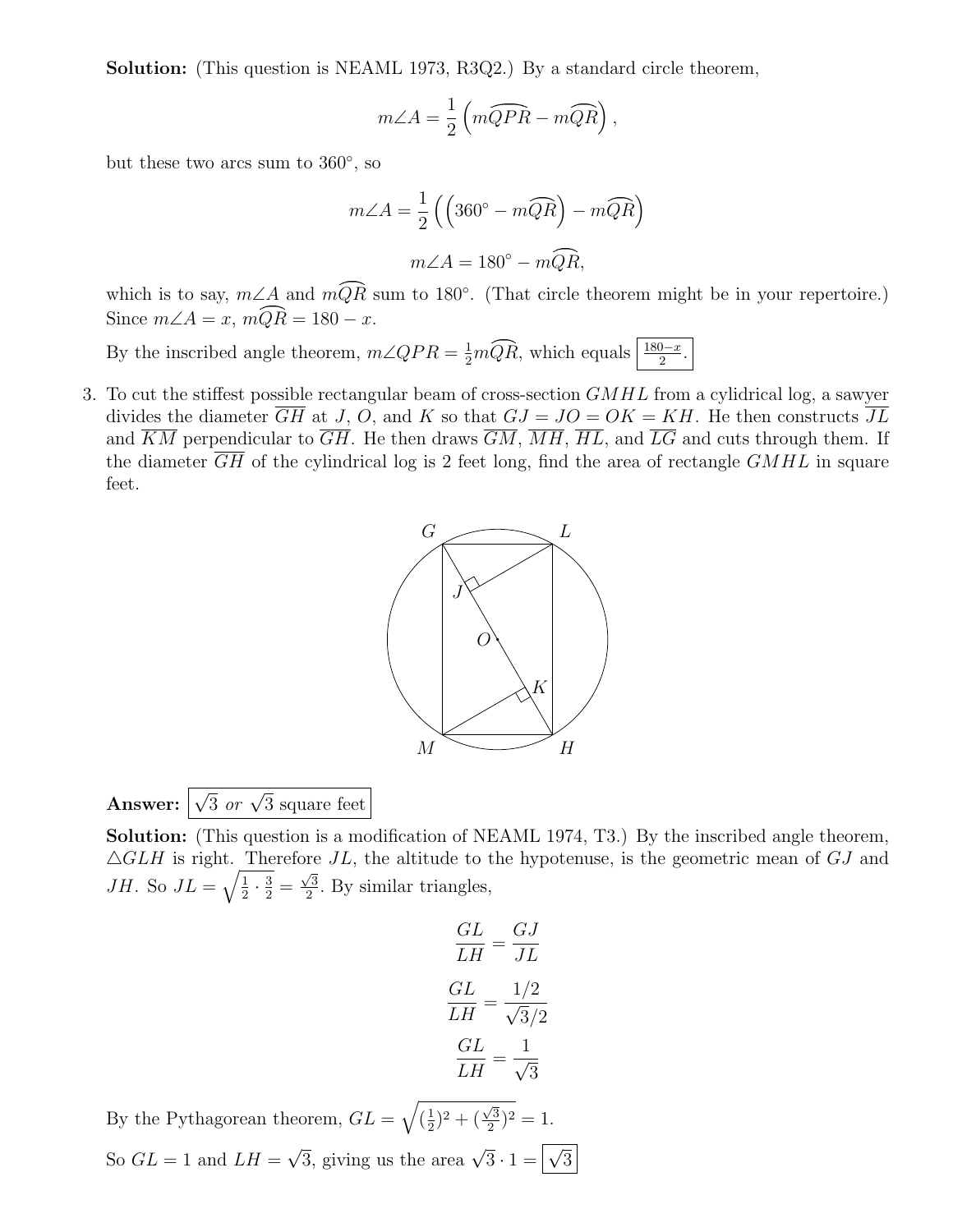#### Round 4 — Algebra II

1. If  $f(x) = ax^5 + bx^3 + cx + 3$ , and if  $f(9) = -7$ , find  $f(-9)$ . Answer:  $|13|$ 

Solution: (This question is NEAML 1975, R4Q2.)

$$
f(-9)
$$
  
\n
$$
a(-9)^5 + b(-9)^3 + c(-9) + 3
$$
  
\n
$$
-a(9)^5 - b(9)^3 - c(9) - 3 + 6
$$
  
\n
$$
-(a(9)^5 + b(9)^3 + c(9) + 3) + 6
$$
  
\n
$$
-f(9) + 6
$$
  
\n
$$
7 + 6
$$
  
\n13

2. Find *x* if  $3^{3-x}$ ,  $3^{-x}$ , and  $3^{\sqrt{9-2x}}$  are in geometric progression. Answer:  $\overline{\phantom{a}}$  –8

Solution: (This question is NEAML 1975, T4.) If three powers of 3 are in geometric progression, their exponents must be in arithmetic progression, with a common difference. Therefore,

$$
(-x) - (3 - x) = \sqrt{9 - 2x} - (-x)
$$

$$
-3 = \sqrt{9 - 2x} + x
$$

$$
-x - 3 = \sqrt{9 - 2x}
$$

We square both sides, potentially introducing extraneous solutions:

$$
x2 + 6x + 9 = 9 - 2x
$$

$$
x2 + 8x = 0
$$

$$
x(x + 8) = 0.
$$

So  $x = 0$  or  $x = -8$ , but  $x = 0$  is an extraneous solution (since  $-0-3 = \sqrt{9-2 \cdot 0}$  gives  $-3 = \sqrt{9}$ ). So the answer is  $\boxed{-8}$ .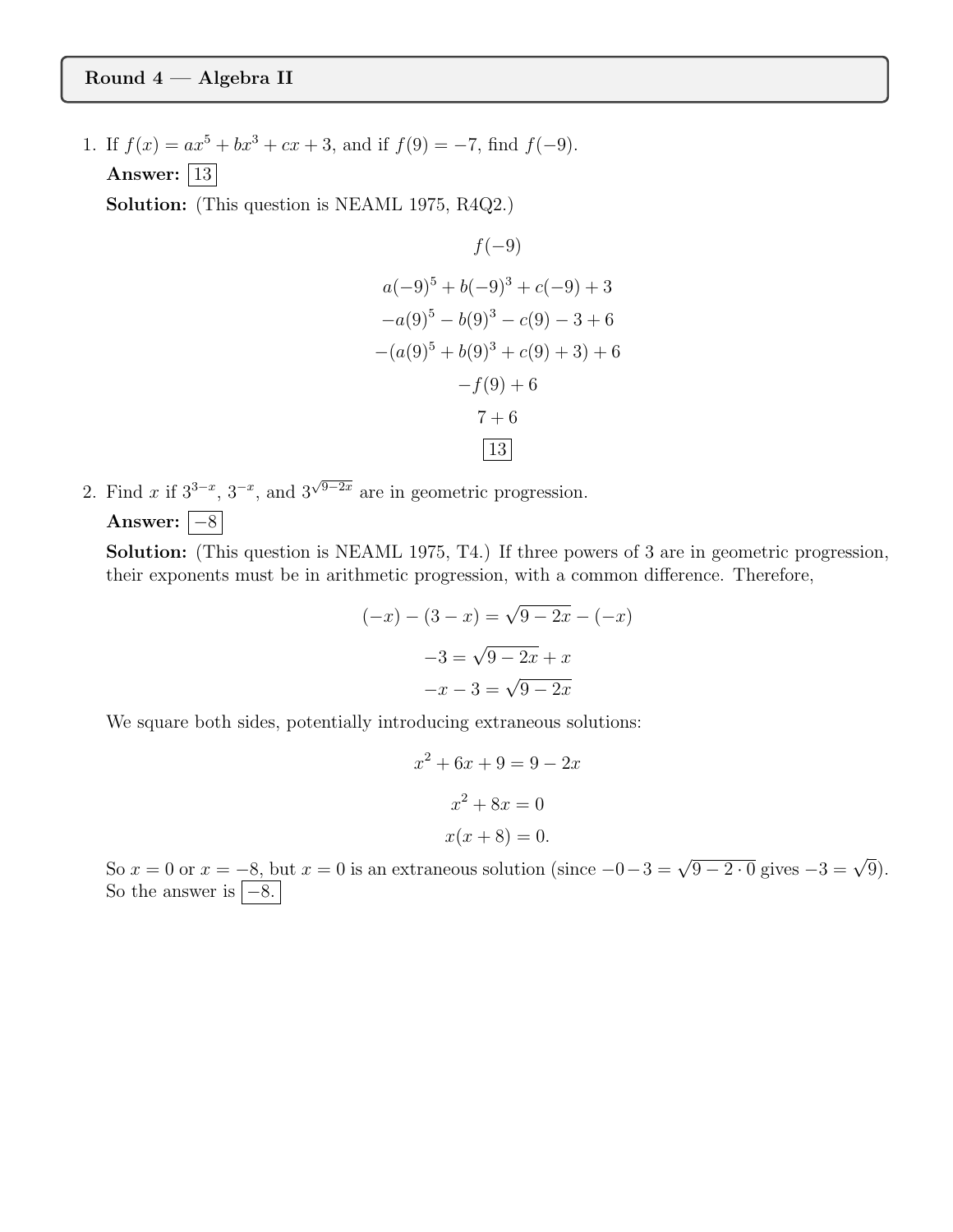#### 3. Find the integer *k* for which

$$
\sqrt[3]{1 - 12\sqrt[3]{7} + 6\sqrt[3]{49}} + \sqrt[3]{7} = \sqrt[3]{k}.
$$

Answer:  $\boxed{8}$ 

**Solution:** (This question is NEAML 1978, R4Q3.) Move the  $\sqrt[3]{7}$  to the right side, cube both sides, then collect terms on one side:

$$
\sqrt[3]{1 - 12\sqrt[3]{7} + 6\sqrt[3]{49}} = \sqrt[3]{k} - \sqrt[3]{7}
$$

$$
1 - 12\sqrt[3]{7} + 6\sqrt[3]{49} = k - 7 - 3\sqrt[3]{7k^2} + 3\sqrt[3]{49k}
$$

$$
(8 - k) - 12\sqrt[3]{7} + 3\sqrt[3]{7k^2} + 6\sqrt[3]{49} - 3\sqrt[3]{49k} = 0
$$

Factoring, we get

$$
(8-k) - 3\sqrt[3]{7}(4 - \sqrt[3]{k^2}) + 3\sqrt[3]{49}(2 - \sqrt[3]{k}) = 0
$$

This equation would be true if  $8 - k$ ,  $4 - \sqrt[3]{k^2}$ , and  $2 - \sqrt[3]{k}$  were simultaneously equal to zero for some value of k; and, in fact,  $|k = 8|$  does the trick.

Alternate solution: Perhaps more eloquently, one could also do the following:

$$
\sqrt[3]{1 - 12\sqrt[3]{7} + 6\sqrt[3]{49}}
$$

$$
\sqrt[3]{8 - 12\sqrt[3]{7} + 6\sqrt[3]{49} - 7}
$$

$$
\sqrt[3]{8 - 3 \cdot 2^2\sqrt[3]{7} + 3 \cdot 2\sqrt[3]{49} - 7}
$$

$$
\sqrt[3]{2^3 - 3 \cdot 2^2\sqrt[3]{7} + 3 \cdot 2\sqrt[3]{7^2} - \sqrt[3]{7^3}}
$$

$$
\sqrt[3]{2^3 - 3 \cdot 2^2\sqrt[3]{7} + 3 \cdot 2(\sqrt[3]{7})^2 - (\sqrt[3]{7})^3}
$$

$$
\sqrt[3]{(2 - \sqrt[3]{7})^3}
$$

$$
2 - \sqrt[3]{7},
$$

in which case  $\sqrt[3]{k} = 2$ , and therefore  $k = 8$ .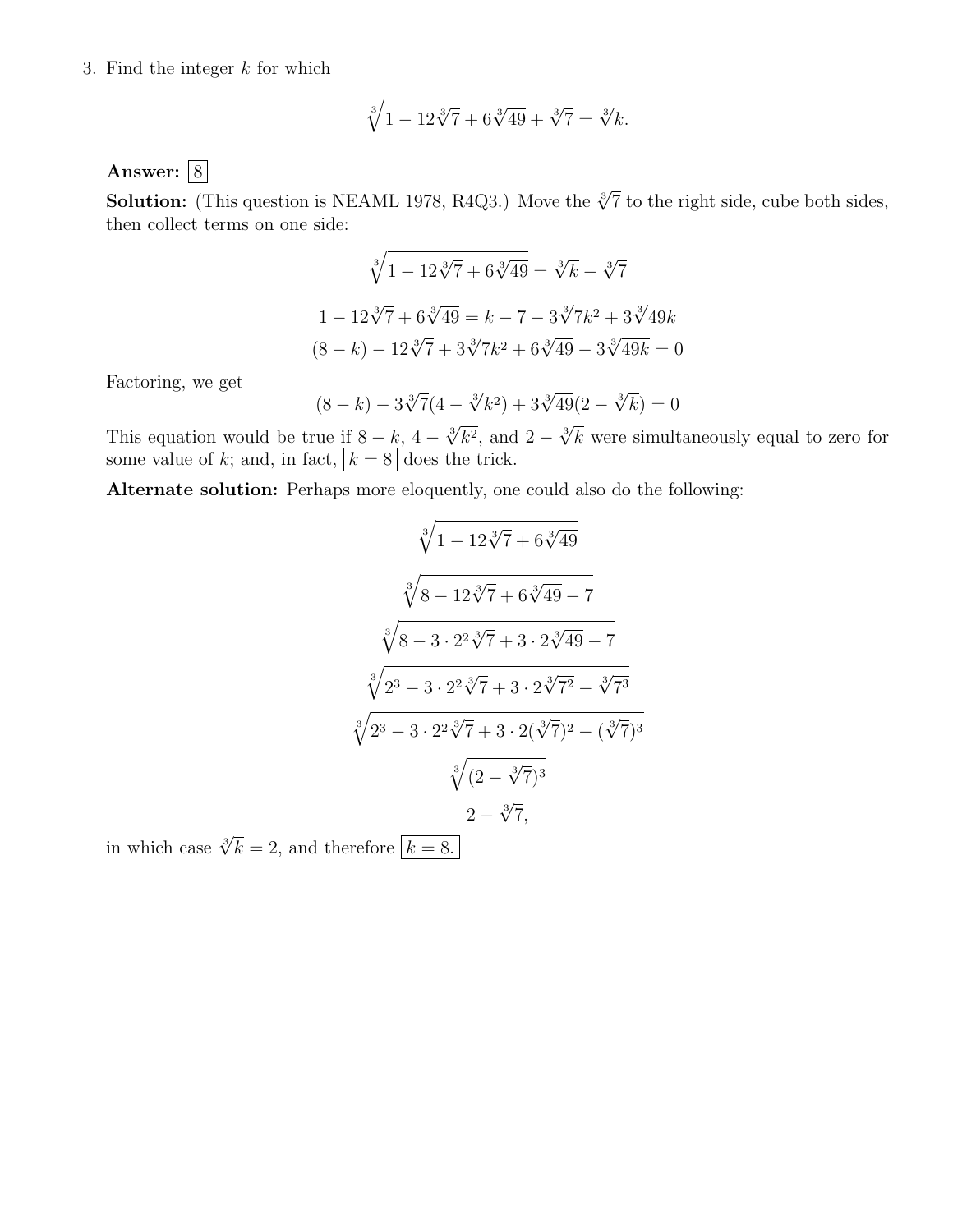#### Round 5 — Analytic Geometry

1. The graph of a quadratic function  $f(x) = a^2 + bx + c$  is a parabola which passes through the points with coordinates (1*,* 1), (2*,* 4), and (5*,* 1). Find the coordinates of the vertex of this parabola.

### **Answer:**  $(3, 5)$

Solution: (This question is NEAML 1976, R5Q1.) As the graph of a quadratic function, this is a parabola with a vertical axis of symmetry. Because it passes through (1*,* 1) and (5*,* 1), its axis of symmetry is  $x = 3$ . Because the vertex lies on the axis of symmetry, all that remains is to find the *y*-coordinate of the vertex.

Shifting the parabola down one unit, the function would pass through (1*,* 0) and (5*,* 0), so its equation is  $f(x) - 1 = a(x - 1)(x - 5)$ . Solving for  $f(x)$ , the quadratic function can be written as  $f(x) = a(x-1)(x-5) + 1.$ 

Plug in  $x = 2$  to get  $f(2) = a(2-1)(2-5) + 1 = 1-3a = 4$ , so  $a = -1$  and the quadratic function is  $f(x) = -(x-1)(x-5) + 1$ .

Plug in  $x = 3$  to get  $f(3) = -(3 - 1)(3 - 5) + 1 = 5$ .

Therefore the coordinates of the vertex are  $(3, 5)$ .

2. Find all values of *m* for which the line  $y = mx + 5$  will *not* intersect the circle  $x^2 + y^2 = 9$  in the real plane. Give your answer in interval notation.

Answer: 
$$
\boxed{\left(-\frac{4}{3}, \frac{4}{3}\right)}
$$

Solution: (This question is NEAML 1979, R5Q1.) Solve the equations simultaneously by substituting  $mx + 5$  for *y* in the equation of the circle.

$$
x^{2} + (mx + 5)^{2} = 9
$$

$$
x^{2} + m^{2}x^{2} + 10mx + 25 = 9
$$

$$
(1 + m^{2})x^{2} + (10m)x + 16 = 0
$$

This quadratic has no solutions when its discriminant is less than zero:

$$
(10m)^{2} - 4(1 + m^{2})(16) < 0
$$
\n
$$
100m^{2} - 64 - 64m^{2} < 0
$$
\n
$$
36m^{2} - 64 < 0
$$
\n
$$
m^{2} < \frac{64}{36} = \frac{16}{9}
$$
\n
$$
-\frac{4}{3} < m < \frac{4}{3}.
$$

Therefore

Written in interval notation, the line does not intersect the circle when  $m \in$  $-\frac{4}{3},\frac{4}{3}\big)$  . Here is a graph showing the borderline cases: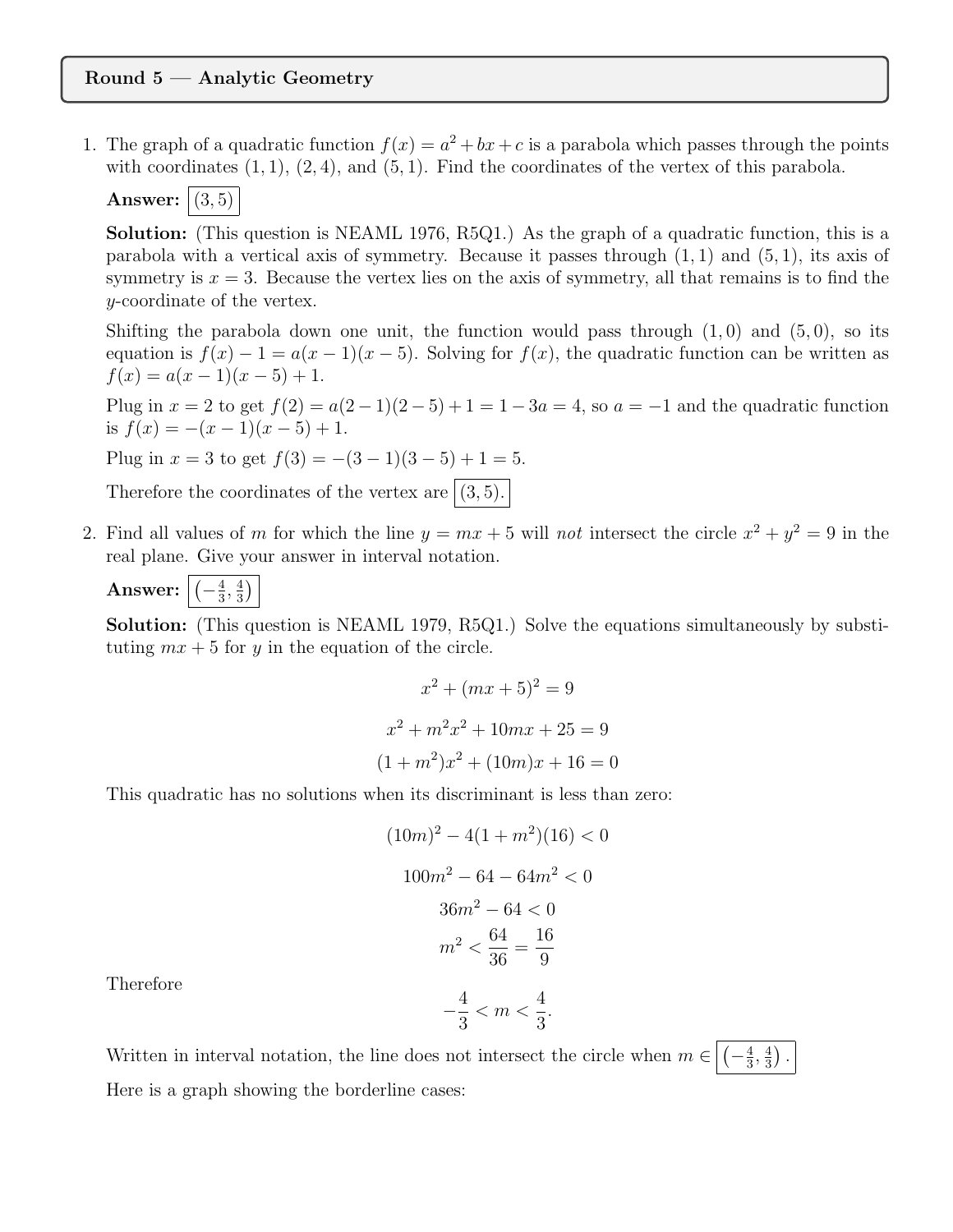

3. A *latus rectum* of an ellipse is a chord of the ellipse which is perpendicular to the major axis and which passes through a focus. If the equation of a conic section is

$$
x^2 + 4y^2 - 6x + 16y + 9 = 0,
$$

find the area of the rectangle which has its two latus recta as opposite sides.

Answer:  $\boxed{8\sqrt{3}}$ 

Solution: (This question is NEAML 1973 R5Q3.) Putting the conic into standard form, we have

$$
x^{2} + 4y^{2} - 6x + 16y + 9 = 0
$$
  
\n
$$
x^{2} - 6x + 4(y^{2} + 4y) = -9
$$
  
\n
$$
x^{2} - 6x + 9 + 4(y^{2} + 4y + 4) = -9 + 9 + 16
$$
  
\n
$$
(x - 3)^{2} + 4(y + 2)^{2} = 16
$$
  
\n
$$
\frac{(x - 3)^{2}}{4^{2}} + \frac{(y + 2)^{2}}{2^{2}} = 1.
$$

Because area is unchanged after translation, consider the ellipse

$$
\frac{x^2}{4^2} + \frac{y^2}{2^2} = 1.
$$

The foci are located on the major axis at  $(\pm \sqrt{4^2 - 2^2}, 0)$ , so the width of the required rectangle is  $2\sqrt{12} = 4\sqrt{3}$ . Plugging  $x = \sqrt{12}$  into the equation, we have

$$
\frac{12}{16} + \frac{y^2}{4} = 1
$$

$$
\frac{3}{4} + \frac{y^2}{4} = 1
$$

$$
\frac{y^2}{4} = \frac{1}{4}
$$

So  $y = \pm 1$ , and the height of the required rectangle is 2. Therefore, the area of the required rectangle is  $2 \cdot 4\sqrt{3} = 8\sqrt{3}$ .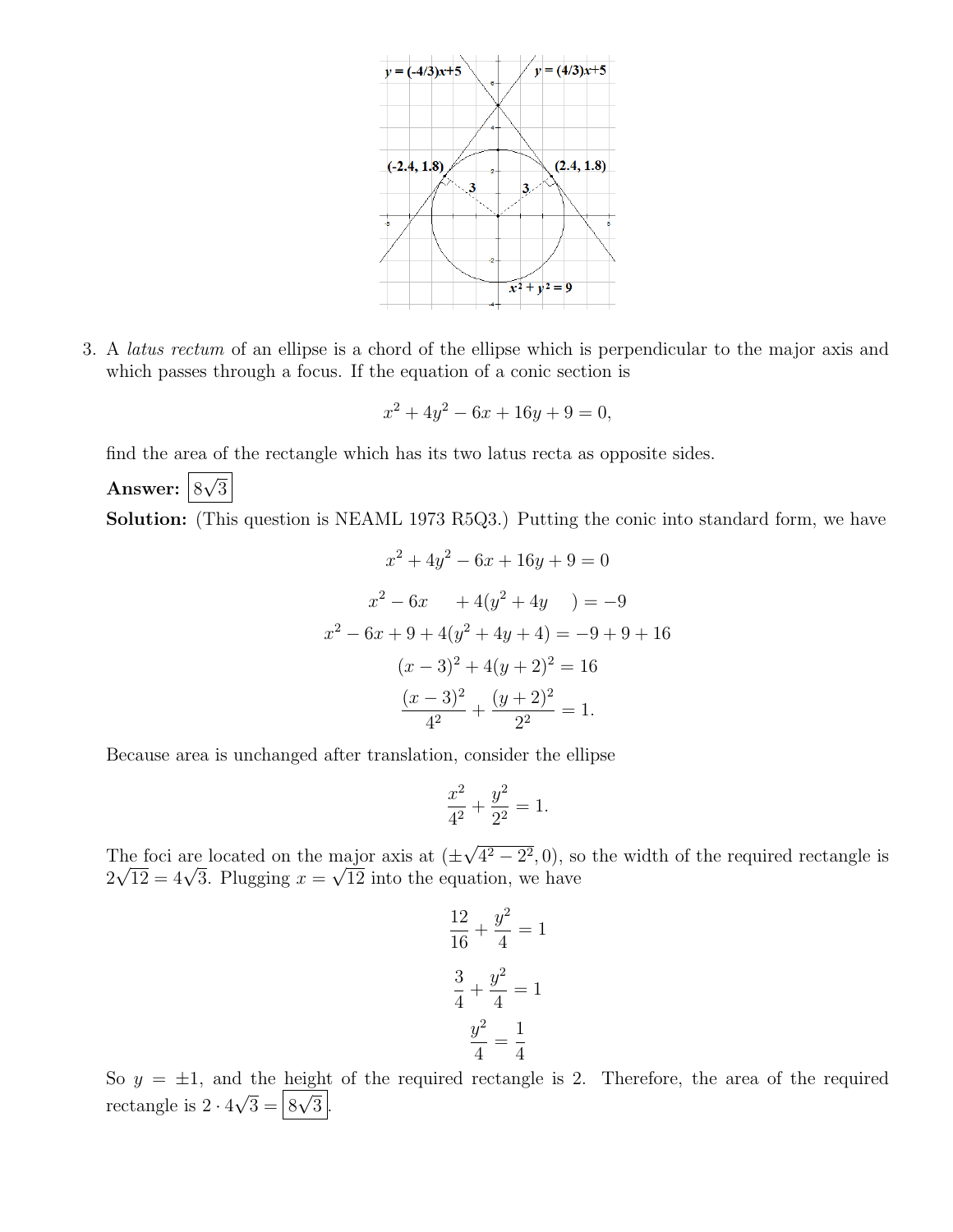#### Round 6 — Trigonometry and Complex Numbers

1. Given that *a* and *b* are real numbers,  $z = a + bi$ , and  $\overline{z}$  is the complex conjugate of *z*, find the value of  $a^2 + b^2$  if  $(z + \overline{z})z = 2 + 4i$ .

Answer:  $|5|$ 

**Solution:** (This question is NEAML 1980, R6Q1.) Plugging in  $z = a + bi$  and  $\overline{b} = a - bi$ , we get

$$
((a+bi) + (a-bi))(a+bi) = 2+4i
$$
  

$$
(2a)(a+bi) = 2+4i
$$
  

$$
(2a2+2abi) = 2+4i
$$

Setting real and imaginary terms equal, we have  $2a^2 = 2$ , whence  $a = \pm 1$ , and  $2ab = 4$ , whence  $b = \pm 2$  (where *a* and *b* are both positive or both negative). The question seeks  $a^2 + b^2$  which is, in either case,  $|5$ .

2. In  $\triangle ABC$ ,  $\tan A = 1/2$  and  $\tan B = 1/3$ . Find the degree measure of angle C. Answer:  $|135^\circ|$ 

Solution: (This question is NEAML 1976, R6Q3.) Drawing a quick diagram:



The tangent-of-a-sum formula states that

$$
\tan(\alpha + \beta) = \frac{\tan \alpha + \tan \beta}{1 - \tan \alpha \tan \beta}.
$$

So, in this case, we have

$$
\tan(A+B) = \frac{\frac{1}{2} + \frac{1}{3}}{1 - \frac{1}{2} \cdot \frac{1}{3}}
$$

$$
\tan(A+B) = \frac{\frac{5}{6}}{1 - \frac{1}{6}}
$$

$$
\tan(A+B) = 1.
$$

Now,

$$
\tan C = \tan(180^\circ - (A + B))
$$

$$
\tan C = -\tan(A + B)
$$

$$
\tan C = -1.
$$

Because  $\angle C$  must have a degree measure between 0 and 180°,  $m\angle C = |135$ °. Alternate solution: Setting the area of the triangle equal to itself, we have

$$
\frac{1}{2} \cdot 5 \cdot 1 = \frac{1}{2} \sqrt{5} \sqrt{10} \sin C
$$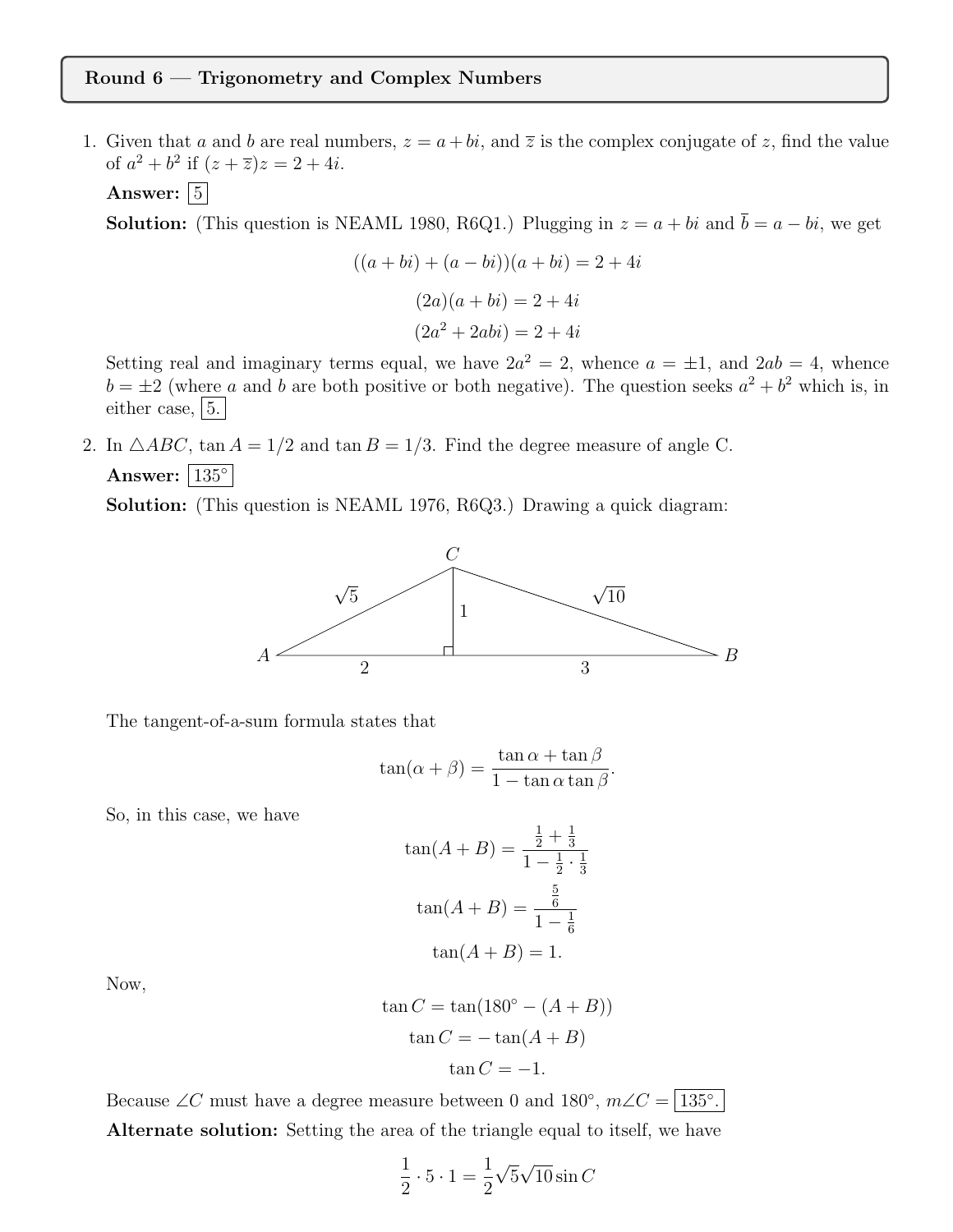$$
5 = 5\sqrt{2}\sin C
$$

$$
\sin C = \frac{1}{\sqrt{2}} = \frac{\sqrt{2}}{2},
$$

so angle C measures  $45^{\circ}$  or  $135^{\circ}$ . But angle C is clearly obtuse, so the answer is  $135^{\circ}$ . Alternate solution: Use the Law of Cosines:

$$
52 = 5 + 10 - 2\sqrt{50}\cos C
$$

$$
25 = 15 - 10\sqrt{2}\cos C
$$

$$
10 = -10\sqrt{2}\cos C
$$

$$
\cos C = -\frac{1}{\sqrt{2}} = -\frac{\sqrt{2}}{2}
$$

which gives  $135^{\circ}$  for the measure of angle C.

3. Find the value(s) of  $\theta$ ,  $0 \le \theta \le \pi$ , such that

$$
5\tan\theta - \sqrt{2}\sec\theta + 3 = 0.
$$

Give your answer in radians. If necessary, express your answer(s) in terms of an inverse trigonometric function.

Answer:  $3\pi/4$ 

Solution: (This question is a modification of NEAML 1982, R6Q3.) Rather than converting everything to sines and cosines, recall the Pythagorean identity  $\sec^2 \theta = \tan^2 \theta + 1$ .

$$
5 \tan \theta - \sqrt{2} \sec \theta + 3 = 0
$$

$$
5 \tan \theta - \sqrt{2} \sqrt{\tan^2 \theta + 1} + 3 = 0
$$

$$
5 \tan \theta + 3 = \sqrt{2(\tan^2 \theta + 1)}
$$

Square both sides, possibly introducing extraneous solutions:

 $25\tan^2\theta + 30\tan\theta + 9 = 2\tan^2\theta + 2$  $23\tan^2\theta + 30\tan\theta + 7=0$  $(23 \tan \theta + 7)(\tan \theta + 1) = 0$ 

So tan  $\theta = -1$  or tan  $\theta = -7/23$ . We can confirm that tan  $\theta = -1$  is a valid solution, because this is in the second quadrant, where  $\sec \theta$  is  $-\sqrt{2}$ . So  $5(-1) - \sqrt{2}(-\sqrt{2}) + 3 = -5 + 2 + 3 = 0$ , as required.

We can also see that  $\tan \theta = -7/23$  is not a valid solution, because in the second quadrant, the value of sec  $\theta$  is negative. Rewrite the original equation as

$$
5\tan\theta + 3 = \sqrt{2}\sec\theta.
$$

On the left hand side, we have  $5(-\frac{7}{23})+3=-\frac{35}{23}+\frac{69}{23}=\frac{34}{23}$ , which is positive; and on the right hand side, we have  $\sqrt{2} \sec \theta$ , which is negative, a contradiction.

Thus the only answer occurs when  $\tan \theta = -1$ , which for  $0 \le \theta \le \pi$  occurs when  $\theta = \sqrt{3\pi/4}$ .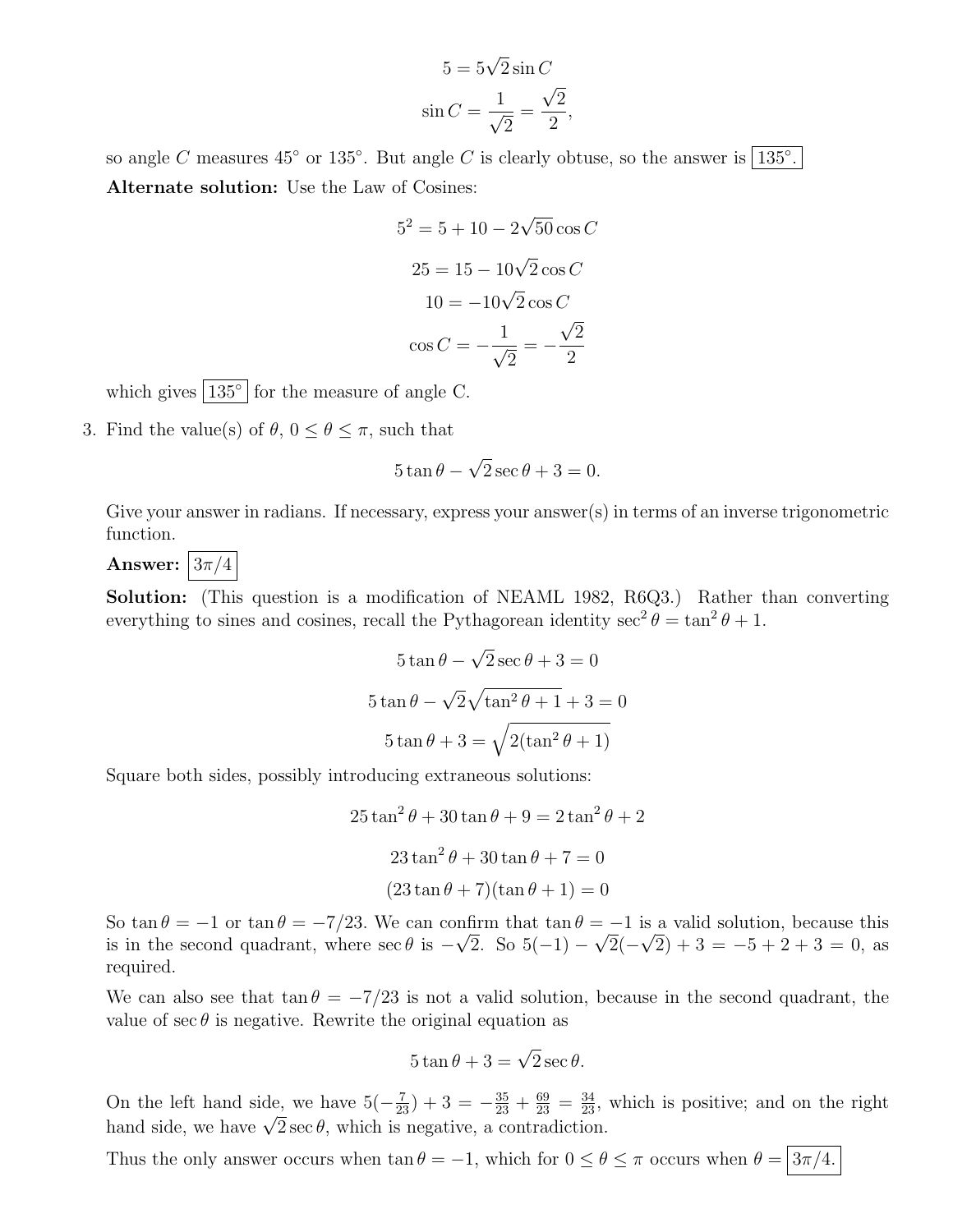#### Team Round

1. Find the least positive remainder obtained when  $30!$  is divided by  $5^8$ .

**Answer:** 312,500

Solution: (This question is NEAML 1979, R1Q3.) We are seeking *R* in the equation

$$
30! = 5^8 Q + R.
$$

Notice that 30! contains  $5^7$ , one factor of 5 from  $\{5, 10, 15, 20, 30\}$  and two from 25.  $5^8$  also contains  $5^7$ , obviously, so we know that *R* contains  $5^7$  (because the difference of two multiples of  $5^7$  is itself a multiple of 5<sup>7</sup>.

Therefore, divide the equation by  $5^7$ :

$$
\frac{30!}{5^7} = 5Q + \frac{R}{5^7}.
$$

(Despite the fractions, all three of these numbers are integers.)

Thus we have

$$
\frac{R}{5^7} \equiv \frac{30!}{5^7} \pmod{5}.
$$

Expanding this, we have

*R*  $\frac{16}{57} \equiv 6.29.28.27.26.1.24.23.22.21.4.19.18.17.16.3.14.13.12.11.2.9.8.7.6.1.4.3.2.1 \pmod{5}.$ 

Consider each group of four numbers between successive multiples of 5. Each group is equivalent to  $4 \cdot 3 \cdot 2 \cdot 1 \equiv 24 \equiv -1 \pmod{5}$ .

$$
\frac{R}{5^7} \equiv 6 \cdot \underbrace{29 \cdot 28 \cdot 27 \cdot 26}_{-1} \cdot \underbrace{24 \cdot 23 \cdot 22 \cdot 21}_{-1} \cdot 4 \cdot \underbrace{19 \cdot 18 \cdot 17 \cdot 16}_{-1} \cdot 3 \cdot \underbrace{14 \cdot 13 \cdot 12 \cdot 11}_{-1} \cdot 2 \cdot \underbrace{9 \cdot 8 \cdot 7 \cdot 6}_{-1} \cdot \underbrace{4 \cdot 3 \cdot 2 \cdot 1}_{-1}.
$$

So

$$
\frac{R}{5^7} \equiv 6 \cdot 4 \cdot 3 \cdot 2 \cdot (-1)^6 \pmod{5}
$$

$$
\frac{R}{5^7} \equiv 24 \equiv 4 \pmod{5}
$$
Therefore  $\frac{R}{5^7} = 4$ , so  $R = 5^7 \cdot 4 = 5^5 \cdot 100 = \boxed{312,500}$ .

2. Find all real values of *x* which satisfy

$$
\frac{x-1}{x} \le \frac{x}{x-1}.
$$

Give your answer in interval notation

**Answer:**  $(0, \frac{1}{2}] \cup (1, \infty)$ . A correct answer must contain the union symbol or the word "or."

Solution: (This question is NEAML 1978, R2Q3.) We want to know when the graph of the function on the right is above the graph of the function on the left. Begin by asking when the relative positions of these graphs can change: only at a discontinuity or at an intersection.

Discontinuities occur at  $x = 0$  and  $x = 1$ .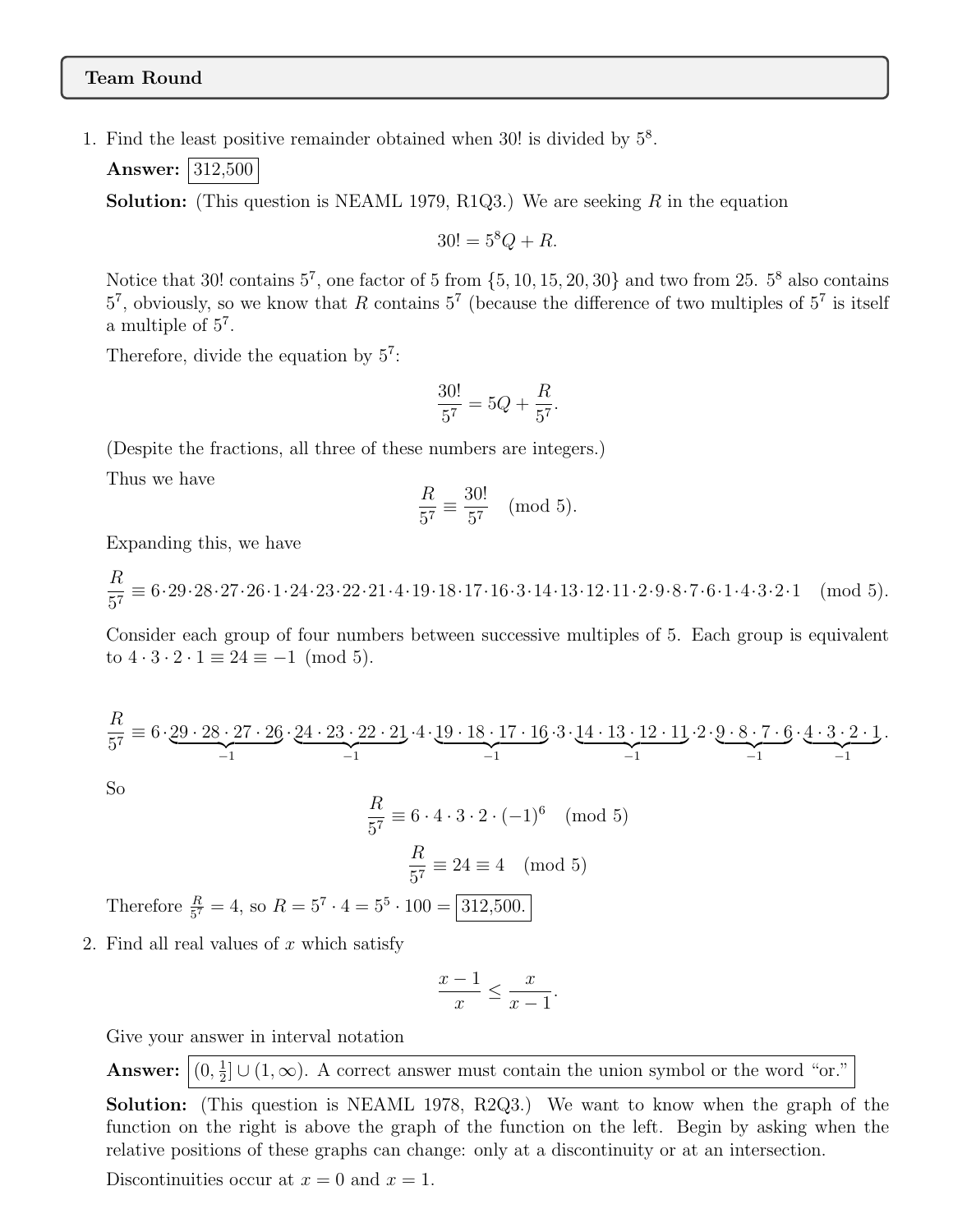Intersections occur where

$$
\frac{x-1}{x} = \frac{x}{x-1}
$$

$$
(x-1)^2 = x^2
$$

$$
x^2 - 2x + 1 = x^2
$$

$$
2x = 1
$$

$$
x = \frac{1}{2}.
$$

The relative positions of the two graphs can change only at  $0, \frac{1}{2}$ , and 1. All that remains is to test the intervals between these numbers. For very large *x*, the inequality is true (e.g.,  $99/100 \le 100/99$ ). For negative numbers, the inequality is false (e.g.,  $\frac{-100}{-99} \nleq \frac{-99}{-100}$  because  $\frac{100}{99} \nleq \frac{99}{100}$ ). When  $x = \frac{1}{4}$ , the inequalty says  $-3 \leq -\frac{1}{3}$ , which is true; and when  $x = \frac{3}{4}$ , the inequality says  $-\frac{1}{3} \leq -3$ , which is false.

Additionally, because we allow equality, 1/2 is also in the solution set.

Putting this together, we have  $(0, \frac{1}{2}] \cup (1, \infty)$ .

Alternate solution: Consider the two functions separately.  $f(x) = \frac{x-1}{x} = 1 - \frac{1}{x}$  is a rectangular hyperbola flipped vertically and shifted up one unit.  $g(x) = \frac{x}{x-1} = \frac{(x-1)+1}{x-1} = 1 + \frac{1}{x-1}$ , a rectangular hyperbola shifted one unit right and one unit up. A sketch of these two functions looks like this:



We want to know when the blue graph  $(f(x))$  is above the red graph. After working out the intersection at  $x = \frac{1}{2}$ , one can find the same solution.

3. Find the area of a triangle in which the lengths of the three medians are 39, 42, and 45

#### Answer:  $|1008|$

Solution: (This question is NEAML 1980, T3.) The three medians intersect at the centroid of the triangle, which divides each into a 2 : 1 ratio. Bisecting the longer piece of each median allows us to create twelve smaller triangles with equal area, as shown: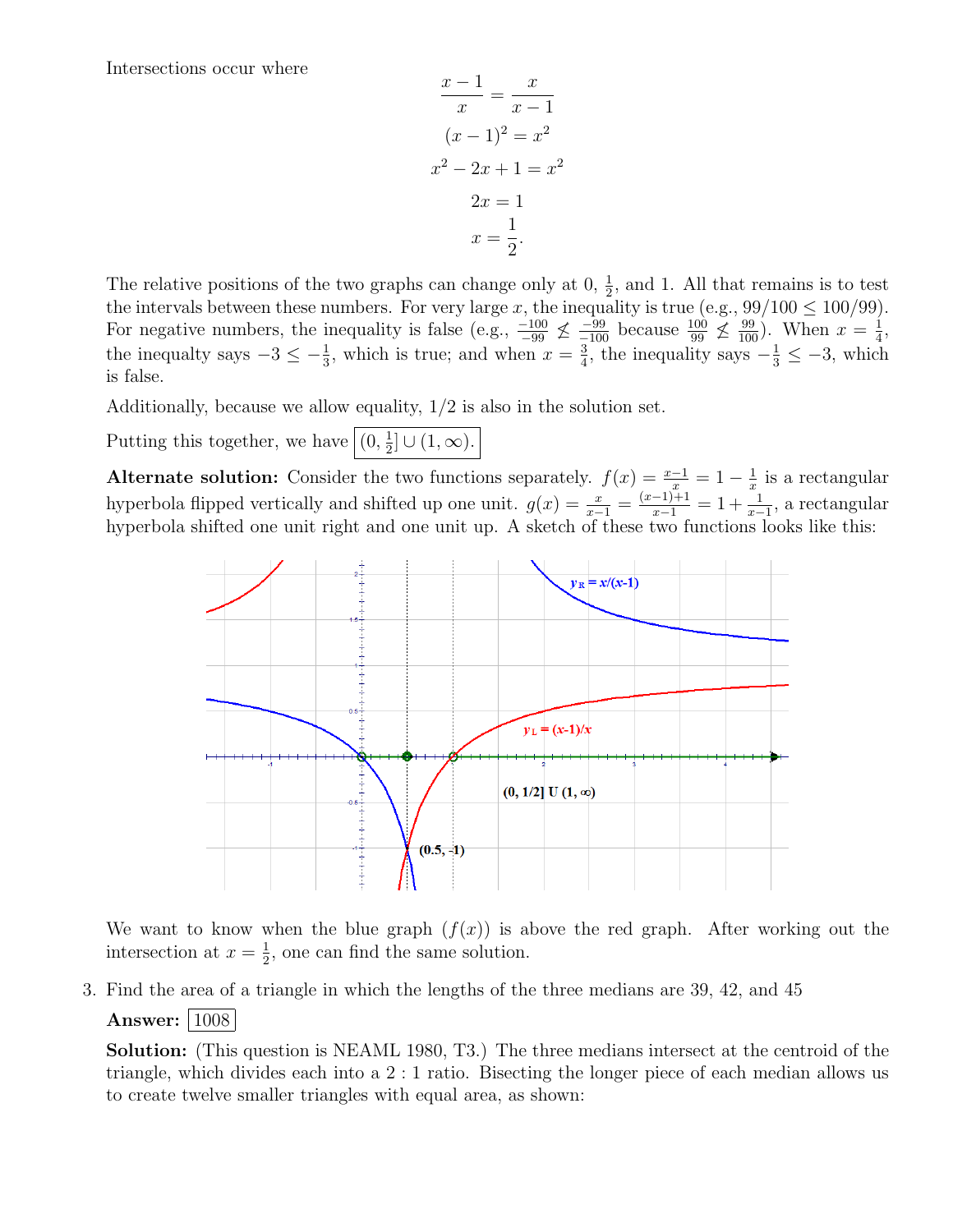

Notably, each of the six triangles nearest the centroid is a 13–14–15 triangle, which famously is a 5–12–13 and 9–12–15 triangle joined along the side of length 12:



So each of the twelve triangles has area  $\frac{1}{2} \cdot 14 \cdot 12 = 84$ . Since the given triangle is composed of 12 triangles with this area, the area of the given triangle is  $84 \cdot 12 = |1008|$ .

Alternate solution: Use Heron's formula to find the area of each 13-14-15 triangle:

$$
A = \sqrt{s(s-a)(s-b)(s-c)}
$$
  
\n
$$
A = \sqrt{21(8)(7)(6)}
$$
  
\n
$$
A = \sqrt{(7 \cdot 3)(4 \cdot 2)(7)(3 \cdot 2)}
$$
  
\n
$$
A = 7 \cdot 3 \cdot 4
$$
  
\n
$$
A = 84,
$$

then continue as above.

4. Let  $f(x) = ax^2 + bx + c$  denote a quadratic function with discriminant 4.  $f(6) = 0$  and  $f(0) = 6$ . There are two such functions  $f$ . Express the coefficients  $a, b$ , and  $c$  of each function as an ordered triple (*a, b, c*).

**Answer:**  $\left( \frac{1}{2}, -4, 6 \right)$  and  $\left( -\frac{1}{6}, 0, 6 \right)$  (either order)

Solution: (This question is a modification of NEAML 1973, R4Q3.) Assume the function is  $f(x) = ax^2 + bx + c$ . Because  $f(0) = 6$ , we immediately have  $c = 6$ .

Using Vieta's formulas, we know that the product of the roots is  $\frac{6}{a}$ ; but we also know the product of the roots is  $6r_2$ , because one of the roots is 6. So  $\frac{6}{a} = 6r_2$ , whence  $r_2 = \frac{1}{a}$ .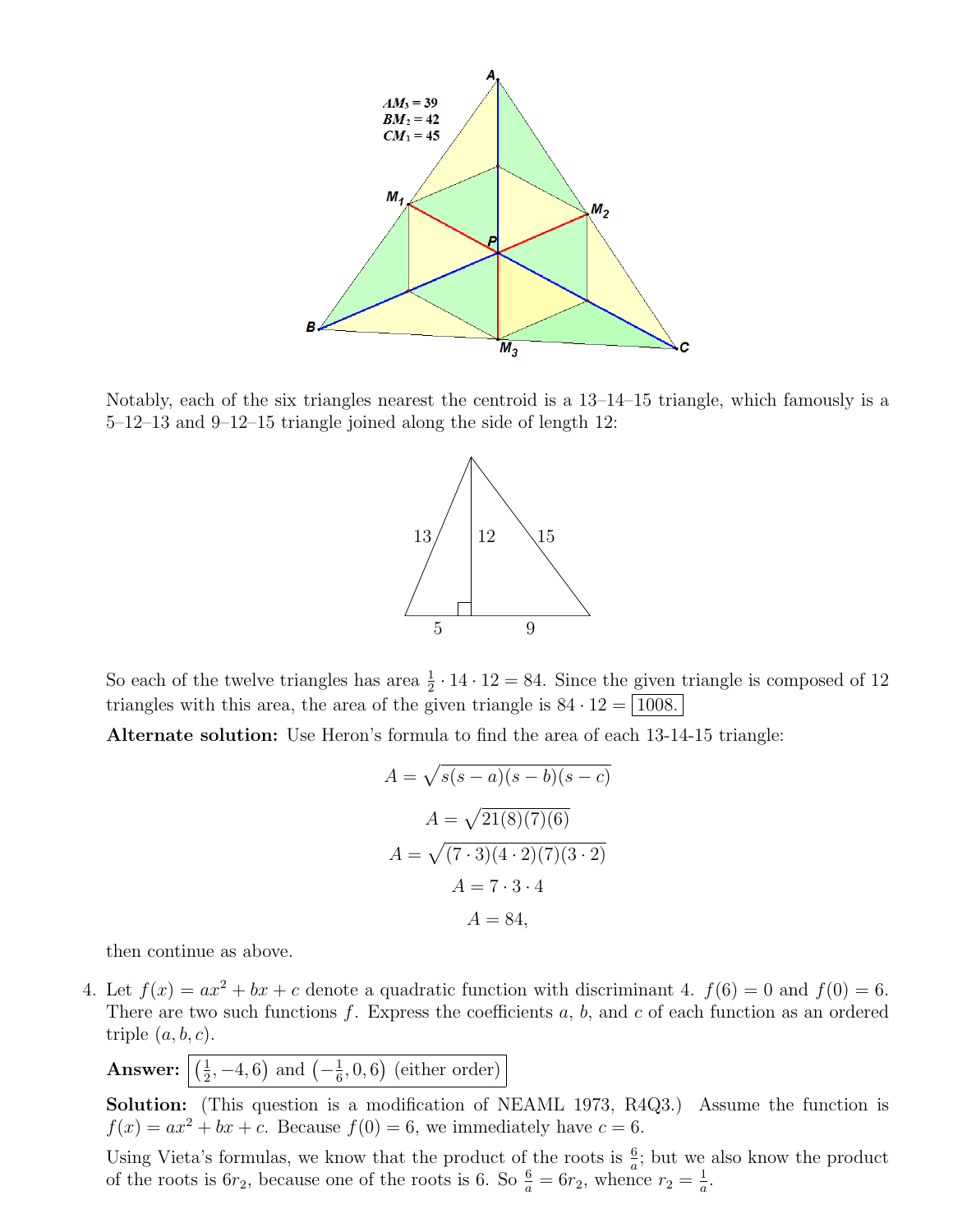Therefore the function has the form  $f(x) = a(x-6)(x-\frac{1}{a}) = (x-6)(ax-1) = ax^2 - (6a+1)x + 6$ . Plugging this into the discriminant formula, we have

$$
(6a + 1)2 - 4(a)(6) = 4
$$
  
\n
$$
36a2 + 12a + 1 - 24a = 4
$$
  
\n
$$
36a2 - 12a - 3 = 0
$$
  
\n
$$
(6a - 3)(6a + 1) = 0
$$
  
\n
$$
a = \frac{1}{2} \quad \text{or} \quad a = -\frac{1}{6}
$$

If  $a = \frac{1}{2}$ , the function is  $f(x) = \frac{1}{2}x^2 - 4x + 6$  and if  $a = -\frac{1}{6}$ , the function is  $f(x) = -\frac{1}{6}x^2 + 6$ . The two ordered triples, then, are  $\left| \left( \frac{1}{2}, -4, 6 \right) \right|$  and  $\left( -\frac{1}{6}, 0, 6 \right)$ , respectively.

5. A ship is lying somewhere on a line  $250\sqrt{2}$  kilometers from and parallel to a (linear) shore. Two LORAN posts established at points *P* and *Q* on the shore emit signals which are received by the ship. From the time lapse between the signals it was possible to calculate that the ship is  $100\sqrt{6}$ kilometers closer to  $Q$  than to  $P$ . Taking 1 unit  $=$  50 kilometers, a set of coordinate axes was drawn with the *x*-axis representing the shore. Wth respect to these axes, the posts were located at  $P(2,0)$  and  $Q(10,0)$ . With respect to these same axes, determine the coordinates of the position of the ship.

### Answer:  $\boxed{(12,5\sqrt{2})}$

Solution: (This question is NEAML 1975, R5Q3.) The set of all points such that the differences of the distances to two fixed points (foci) is a constant is, of course, a hyperbola. One way to approach this problem is to find the equation of the hyperbola. In a hyperbola, we have  $a^2 + b^2 = c^2$ , where *c* is the distance from the center to the foci. Assuming the foci have the same *y*-coordinate, as is true in this case, then *a* is half the transverse axis (the distance between the vertices) and *b* is half the conjugate axis (the height of the "guide box" used to draw the asymptotes with slopes  $\pm \frac{b}{a}$ ).

So in this case, the center is at  $(6, 0)$  and  $c = 4$ . The fixed difference between the two distances always equals the length of the transverse axis (similar to how in an ellipse the fixed sum of the two distances always equals the length of the major axis), so we have  $2a = 2\sqrt{6}$  or  $a = \sqrt{6}$ . We can then calculate that  $b^2 = 4^2 - (\sqrt{6})^2 = 10$ , so  $b = \sqrt{10}$ . Then we know the hyperbola in question is

$$
\frac{(x-6)^2}{6} - \frac{y^2}{10} = 1
$$

The question says that the *y*-coordinate of the ship is  $5\sqrt{2}$ , so plug that in to find *x*:

$$
\frac{(x-6)^2}{6} - \frac{(5\sqrt{2})^2}{10} = 1
$$

$$
\frac{(x-6)^2}{6} - \frac{50}{10} = 1
$$

$$
\frac{(x-6)^2}{6} - 5 = 1
$$

$$
\frac{(x-6)^2}{6} = 6
$$

$$
(x-6)^2 = 6^2
$$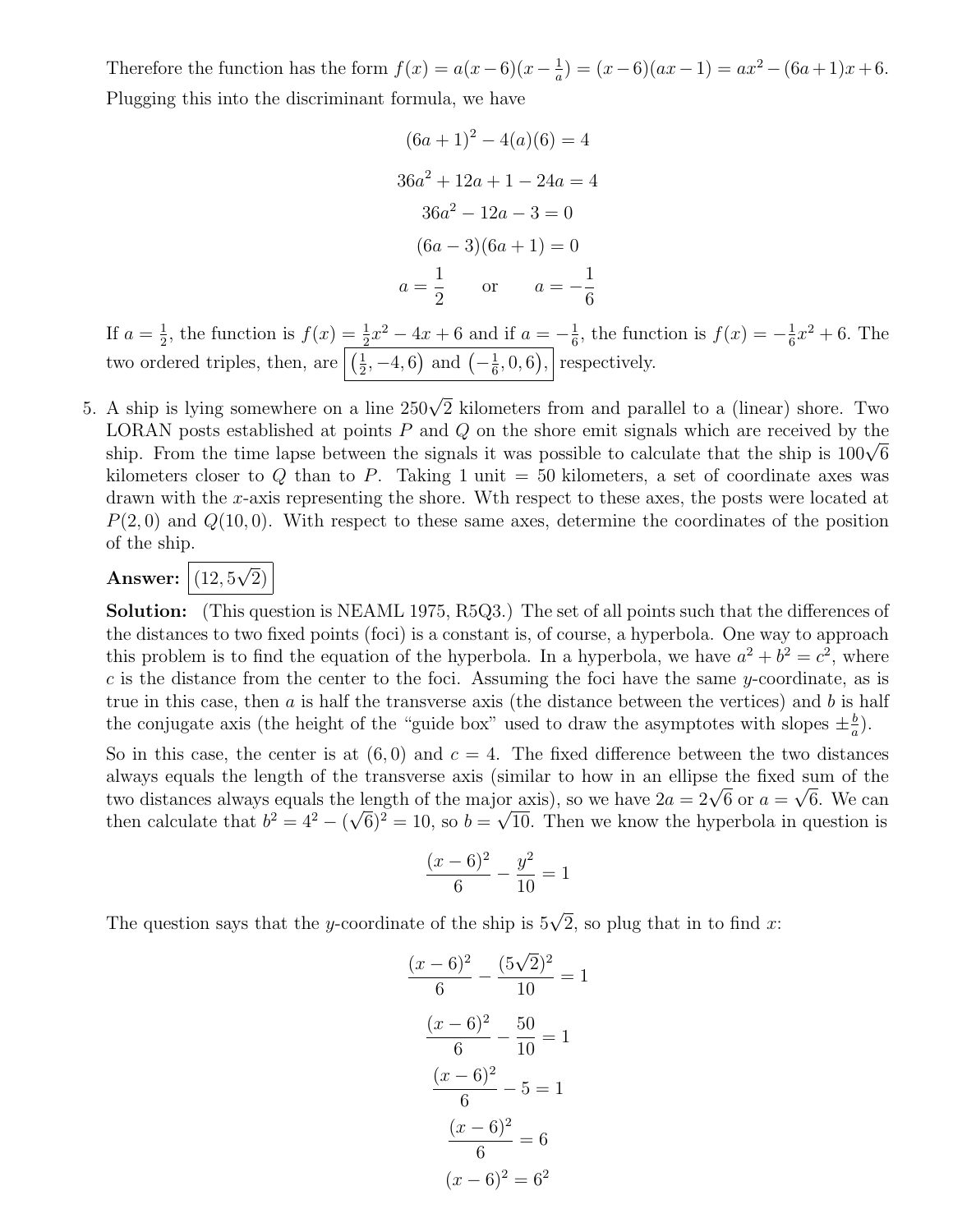$$
x - 6 = \pm 6
$$

So  $x = 0$  or  $x = 12$ , but because the ship is closer the station at  $(10, 0)$ , the *x*-value must be 12. So the coordinates are  $(12, 5\sqrt{2})$ .

Alternate solution: Model the situation using the distance formula:

$$
\sqrt{(x-2)^2 + (5\sqrt{2})^2} - 2\sqrt{6} = \sqrt{(x-10)^2 + (5\sqrt{2})^2}
$$

$$
\sqrt{x^2 - 4x + 54} - 2\sqrt{6} = \sqrt{x^2 - 20x + 150}
$$

Square both sides, possibly introducing an extraneous root:

$$
x^{2} - 4x + 54 + 24 - 4\sqrt{6}\sqrt{x^{2} - 4x + 54} = x^{2} - 20x + 150
$$

Isolate the square root:

$$
-4x + 54 + 24 - 4\sqrt{6}\sqrt{x^2 - 4x + 54} = -20x + 150
$$

$$
16x - 72 = 4\sqrt{6}\sqrt{x^2 - 4x + 54}
$$

$$
4x - 18 = \sqrt{6}\sqrt{x^2 - 4x + 54}
$$

Square both sides again:

$$
16x2 - 144x + 324 = 6(x2 - 4x + 54)
$$
  

$$
16x2 - 144x + 324 = 6x2 - 24x + 324
$$
  

$$
10x2 - 120x = 0
$$
  

$$
x2 - 12x = 0
$$

So  $x = 0$  or  $x = 12$ .  $x = 0$  is extraneous, because the point  $(0, 5\sqrt{2})$  is closer to P than to Q. So the answer is  $x = 12$ , and the desired coordinates are  $(12, 5\sqrt{2})$ .

Here is a graph showing the LORAN hyperbola.